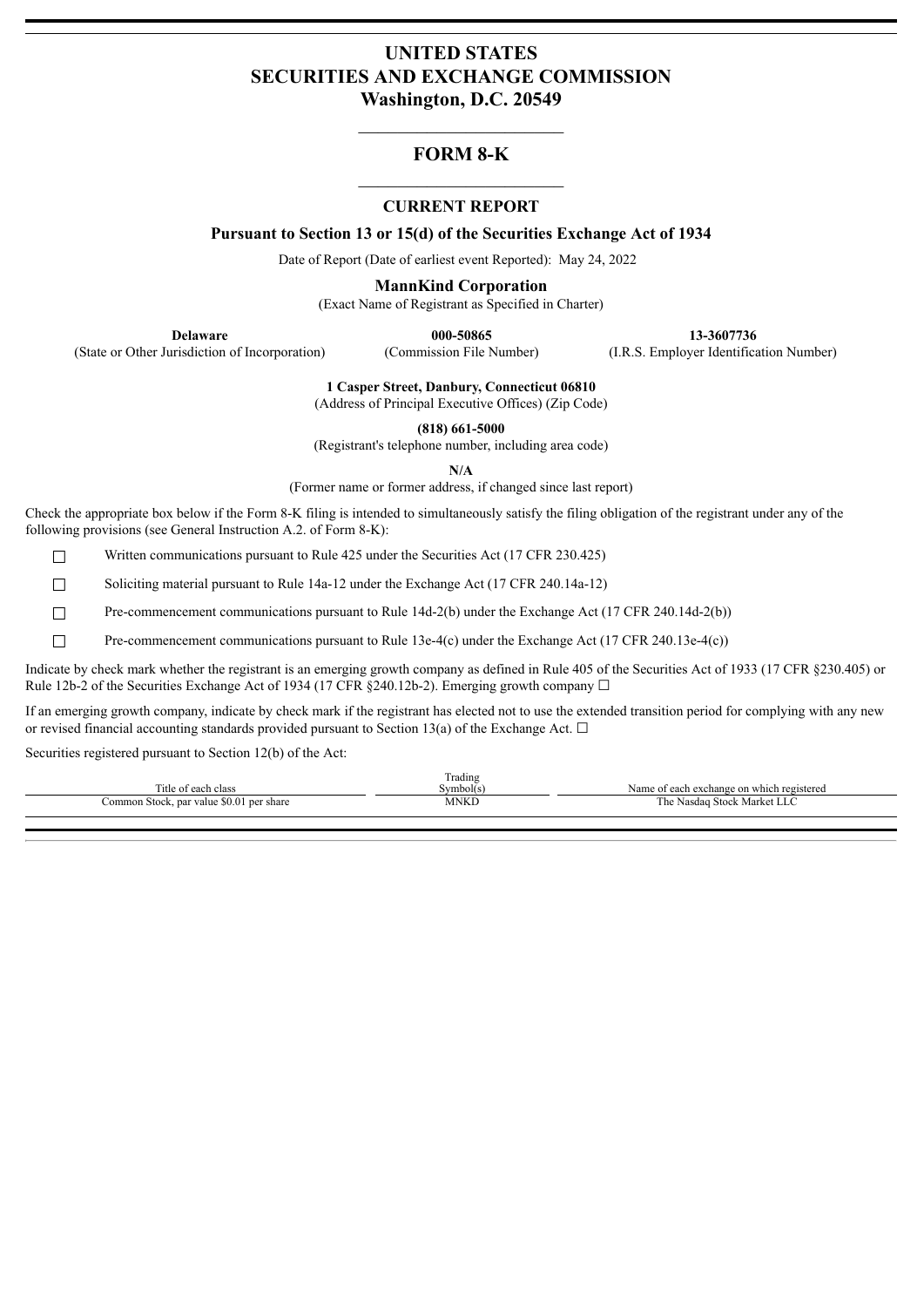### **Item 8.01 Other Events.**

On May 24, 2022, MannKind Corporation (the "Company") issued a press release, a copy of which is filed herewith as Exhibit 99.1 and is incorporated herein by reference, except the website addresses and hyperlinks contained in such press release are inactive textual references only and no information accessible through any such website address or hyperlink is incorporated by reference herein.

### **Item 9.01 Financial Statements and Exhibits.**

Exhibit 104 Cover Page Interactive Data File (embedded within the Inline XBRL document)

#### **Forward-Looking Statements**

Statements in Exhibit 99.1 to this report that are not statements of historical fact are forward-looking statements, including statements regarding the expected timing for Tyvaso DPI product availability. These forward-looking statements are based upon the Company's current expectations. Actual results and the timing of events could differ materially from those anticipated in such forward-looking statements as a result of various risks and uncertainties, which include risks and uncertainties regarding manufacturing pharmaceutical products. These and other risks are detailed in the Company's filings with the Securities and Exchange Commission ("SEC"), including under the heading "Risk Factors" in MannKind's Quarterly Report on Form 10-Q for the quarter ended March 31, 2022, filed with the SEC on May 5, 2022. You are cautioned not to place undue reliance on these forward-looking statements, which speak only as of the date of this report. All forward-looking statements are qualified in their entirety by this cautionary statement, and the Company undertakes no obligation to revise or update any forward-looking statements to reflect events or circumstances after the date of this report.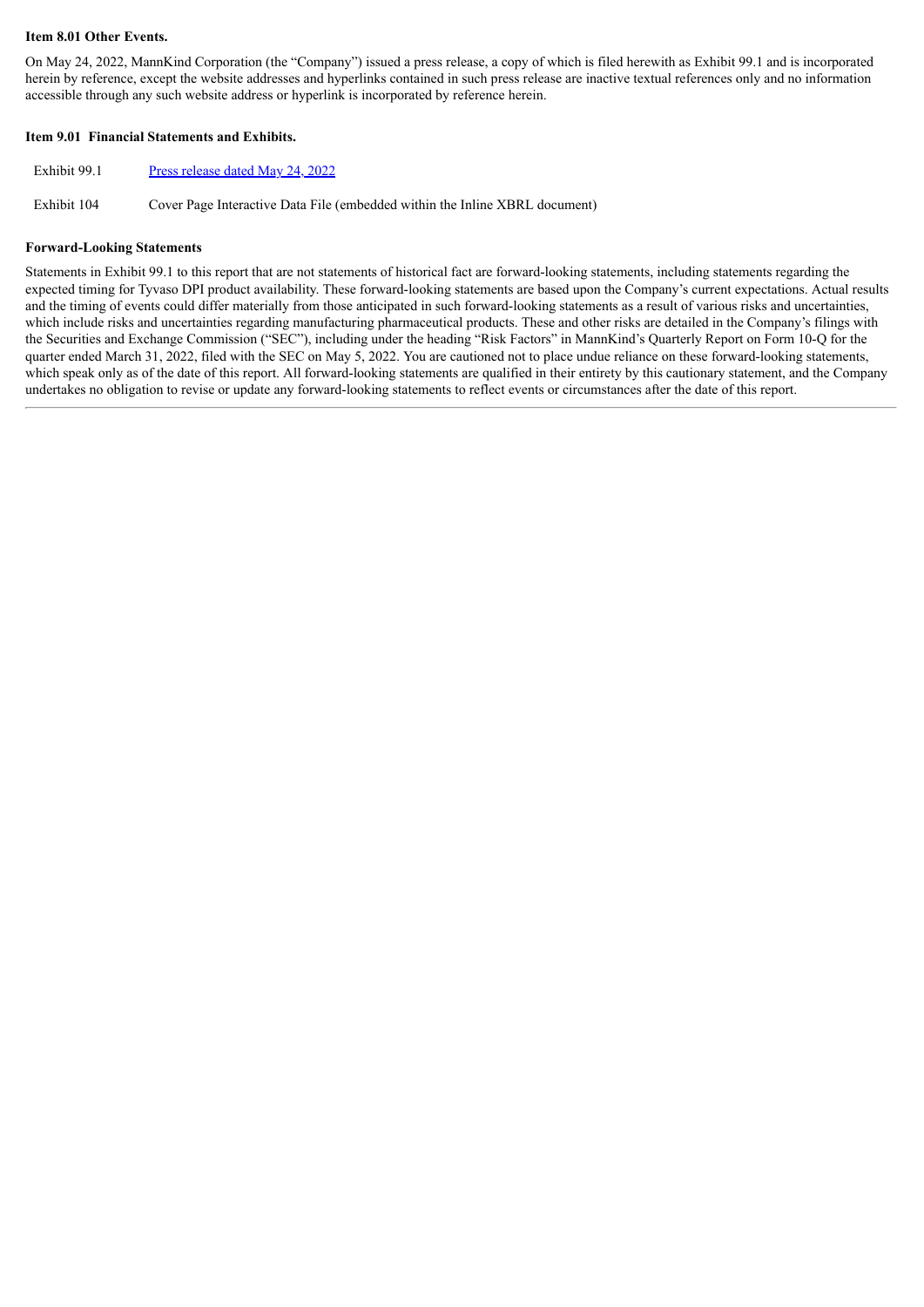## **SIGNATURE**

Pursuant to the requirements of the Securities Exchange Act of 1934, the registrant has duly caused this report to be signed on its behalf by the undersigned hereunto duly authorized.

## **MannKind Corporation**

Date: May 25, 2022 By: /s/ David Thomson, Ph.D., J.D.

David Thomson, Ph.D., J.D. Executive Vice President, General Counsel and Secretary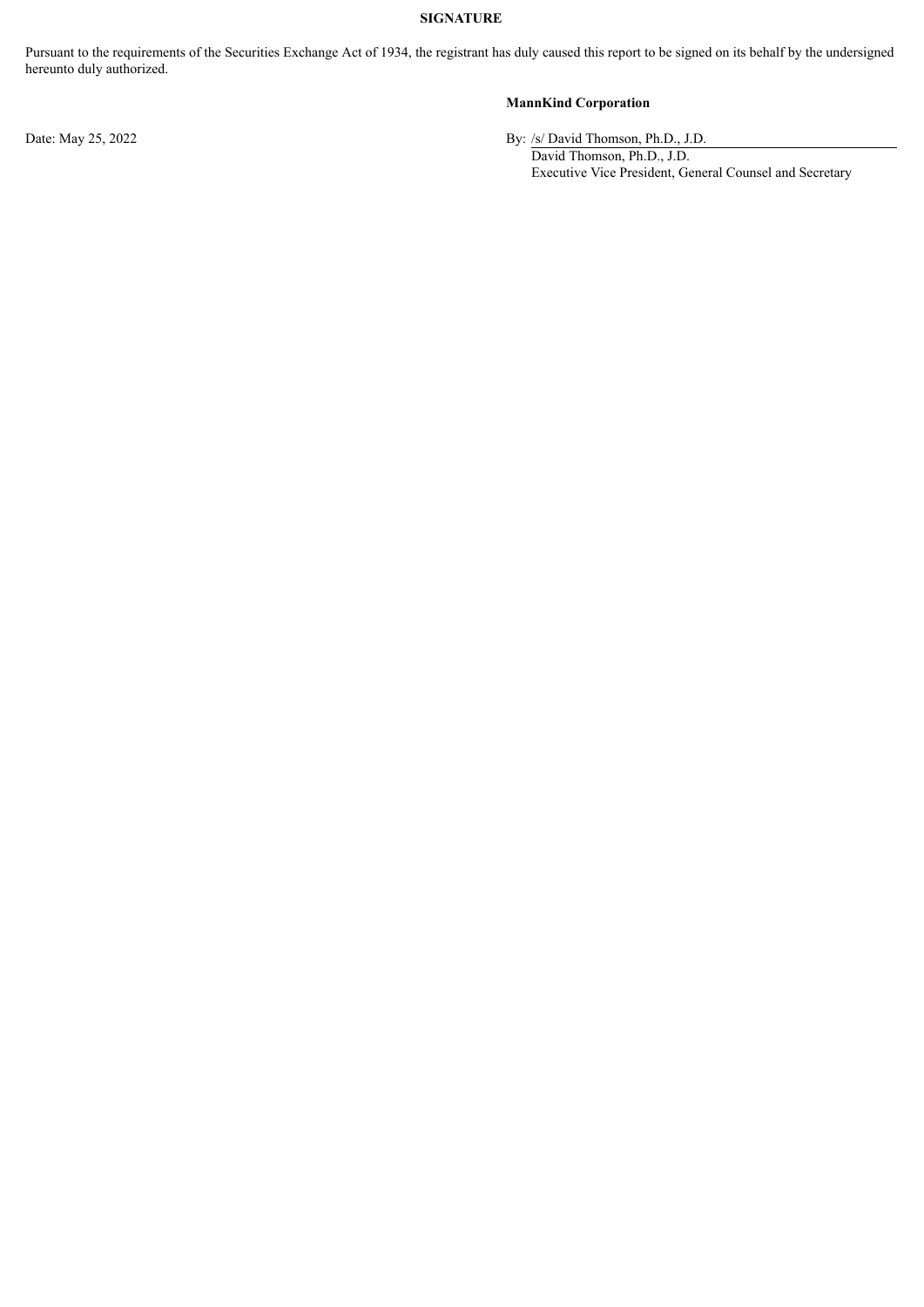<span id="page-3-0"></span>

# **MANNKIND'S TECHNOSPHERE® INHALATION PLATFORM UTILIZED IN FDA-APPROVED TYVASO DPI™**

- *Tyvaso DPI represents the second FDA-approved product utilizing MannKind's Technosphere® inhalation technology*
- *First approval of a dry powder inhaled treatment for PAH and PH-ILD*
- *Manufacturing of Tyvaso DPI for United Therapeutics underway at MannKind's Connecticut facility with product availability expected in June 2022*

**DANBURY, Conn. and WESTLAKE VILLAGE, Calif., May 24, 2022** (Globe Newswire) – **MannKind Corporation (Nasdaq: MNKD)**, a company focused on the development and commercialization of innovative therapeutic products for patients with endocrine and orphan lung diseases, celebrated today that the U.S. Food and Drug Administration (FDA) has approved United Therapeutics' Tyvaso DPI™ (treprostinil) inhalation powder for the treatment of patients with pulmonary arterial hypertension (PAH) and pulmonary hypertension associated with interstitial lung disease (PH-ILD). Tyvaso DPI represents the second FDA-approved product utilizing MannKind's innovative Technosphere® inhalation technology and is the first and only approved dry powder inhaled treatment for these indications.

"We are elated that Tyvaso DPI has received approval from the FDA, which paves the way for patients to receive treprostinil in a new and convenient way," said Michael Castagna, PharmD, Chief Executive Officer of MannKind Corporation. "This approval exemplifies MannKind's commitment to developing products that give people control of their health and the freedom to live life. With Tyvaso DPI, patients can potentially fit in the palm of their hand a full day of dosing treprostinil from a Dreamboat® inhaler."

"This approval is a result of the hard work of the research, development, regulatory, and operations teams at MannKind and United Therapeutics," said Patrick Poisson, Executive Vice President of Technical Operations at United Therapeutics. "We are thrilled to provide a dry powder inhaled alternative to liquid nebulization of Tyvaso.<sup>5</sup>

MannKind and United Therapeutics entered into a worldwide exclusive licensing and collaboration agreement in September 2018 for the development and commercialization of Tyvaso DPI. In August 2021, the two companies established a commercial supply agreement that has an initial term through 2031. A next-generation formulation of treprostinil, Tyvaso DPI incorporates the dry powder formulation technology and Dreamboat inhalation device technology used in MannKind's Afrezza® (insulin human) Inhalation Powder, which was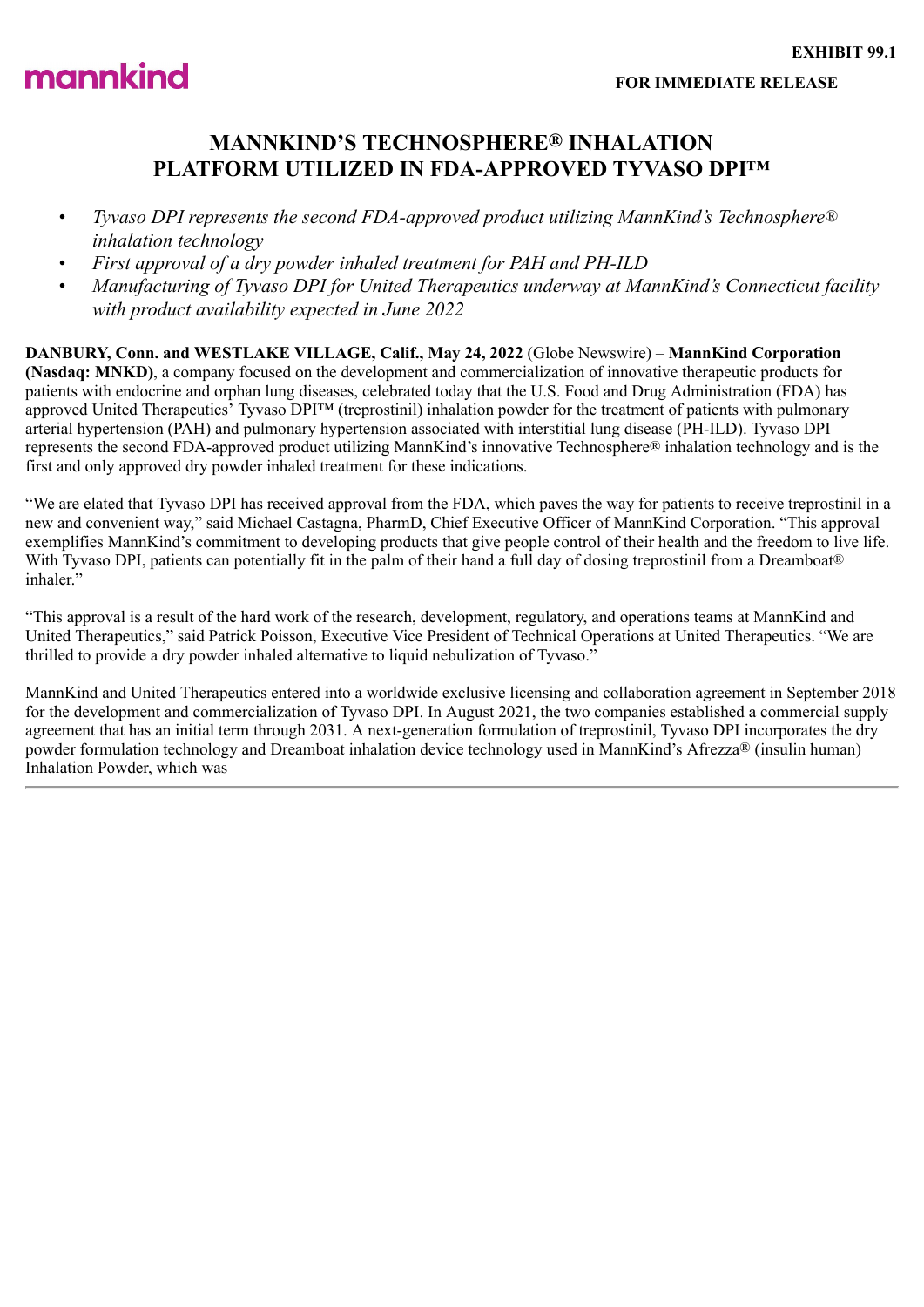approved by the FDA in 2014. Tyvaso DPI is produced at MannKind's manufacturing facility in Connecticut.

PAH is a life-threatening high blood pressure in the arteries of the lungs, affecting the ability of the heart and lungs to work properly in afflicted patients. PAH affects an estimated 45,000 patients in the United States. ILD is a group of lung diseases in which marked scarring occurs within the lungs. It is often complicated by pulmonary hypertension (PH), which furthers symptoms and decreases survival. PH is estimated to affect at least 15% of patients with early-stage ILD (approximately 30,000 PH-ILD patients in the United States) and may affect up to 86% of patients with more severe ILD. Tyvaso® and Tyvaso DPI are the only therapies approved by the FDA to treat PH-ILD.

# **About TYVASO® (treprostinil) Inhalation Solution and TYVASO DPI™ (treprostinil) Inhalation Powder**

Eyebrow (abbreviated) Indication

- For the treatment of pulmonary arterial hypertension (PAH; WHO Group 1) to improve exercise ability.
- For the treatment of pulmonary hypertension associated with interstitial lung disease (PH-ILD; WHO Group 3) to improve exercise ability.

## INDICATION

TYVASO (treprostinil) Inhalation Solution and TYVASO DPI (treprostinil) Inhalation Powder are prostacyclin mimetics indicated for the treatment of:

• Pulmonary arterial hypertension (PAH; WHO Group 1) to improve exercise ability. Studies with TYVASO establishing effectiveness predominately included patients with NYHA Functional Class III symptoms and etiologies of idiopathic or heritable PAH (56%) or PAH associated with connective tissue diseases (33%).

The effects diminish over the minimum recommended dosing interval of 4 hours; treatment timing can be adjusted for planned activities.

While there are long-term data on use of treprostinil by other routes of administration, nearly all clinical experience with inhaled treprostinil has been on a background of an endothelin receptor antagonist (ERA) and/or a phosphodiesterase type 5 (PDE-5) inhibitor. The controlled clinical experience with TYVASO was limited to 12 weeks in duration.

• Pulmonary hypertension associated with interstitial lung disease (PH-ILD; WHO Group 3) to improve exercise ability. The study with TYVASO establishing effectiveness predominately included patients with etiologies of idiopathic interstitial pneumonia (IIP) (45%) inclusive of idiopathic pulmonary fibrosis (IPF), combined pulmonary fibrosis and emphysema (CPFE) (25%), and WHO Group 3 connective tissue disease (22%).

**IMPORTANT SAFETY INFORMATION** WARNINGS AND PRECAUTIONS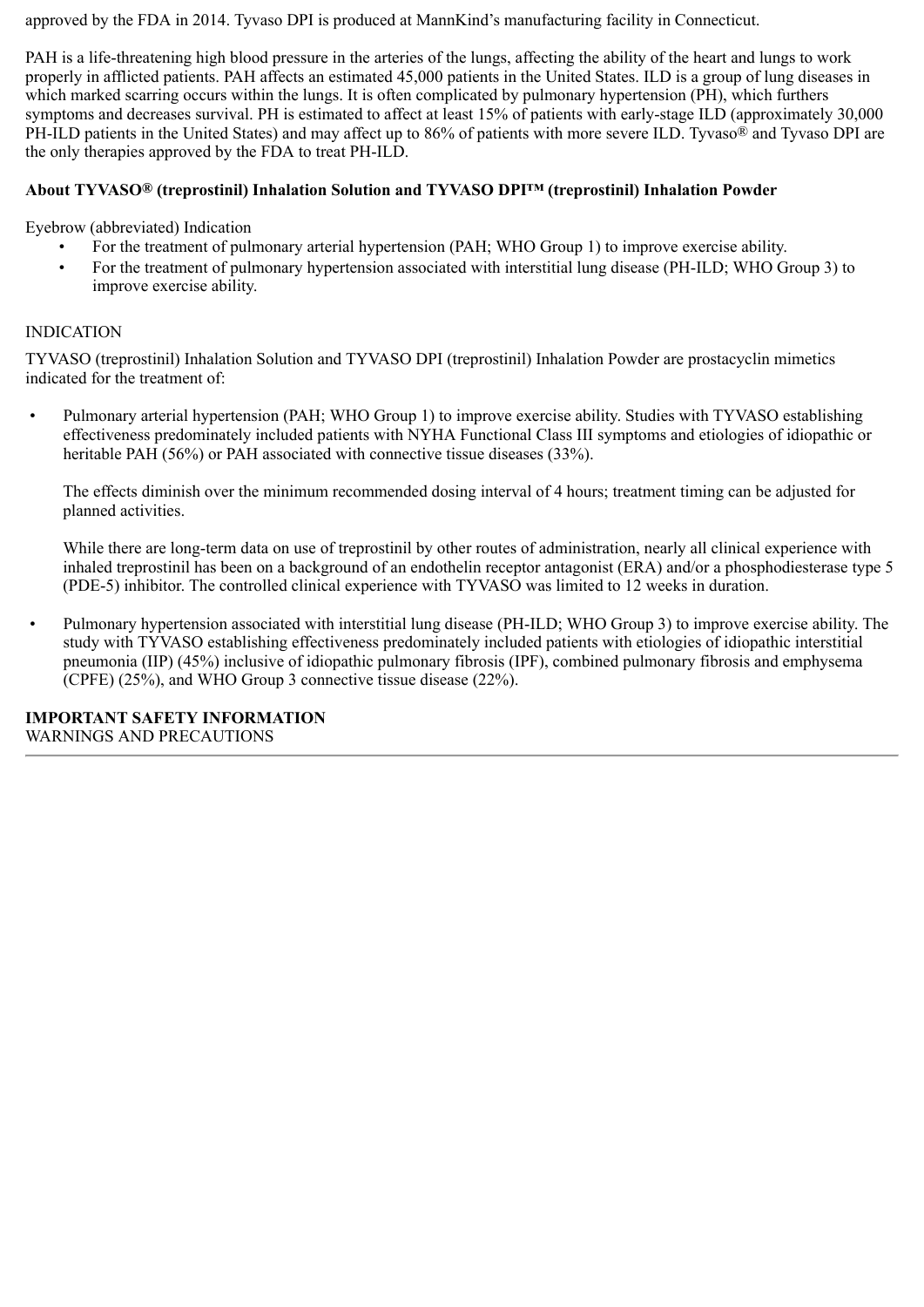- TYVASO and TYVASO DPI are pulmonary and systemic vasodilators. In patients with low systemic arterial pressure, either product may produce symptomatic hypotension.
- Both products inhibit platelet aggregation and increase the risk of bleeding.
- Co-administration of a cytochrome P450 (CYP) 2C8 enzyme inhibitor (e.g., gemfibrozil) may increase exposure (both Cmax and AUC) to treprostinil. Co-administration of a CYP2C8 enzyme inducer (e.g., rifampin) may decrease exposure to treprostinil. Increased exposure is likely to increase adverse events associated with treprostinil administration, whereas decreased exposure is likely to reduce clinical effectiveness.
- Like other inhaled prostaglandins, TYVASO and TYVASO DPI may cause acute bronchospasm. Patients with asthma or chronic obstructive pulmonary disease (COPD), or other bronchial hyperreactivity, are at increased risk for bronchospasm. Ensure that such patients are treated optimally for reactive airway disease prior to and during treatment with TYVASO and TYVASO DPI.

# DRUG INTERACTIONS/SPECIFIC POPULATIONS

- The concomitant use of either product with diuretics, antihypertensives, or other vasodilators may increase the risk of symptomatic hypotension.
- Human pharmacokinetic studies with an oral formulation of treprostinil (treprostinil diolamine) indicated that coadministration of the cytochrome P450 (CYP) 2C8 enzyme inhibitor, gemfibrozil, increases exposure (both Cmax and AUC) to treprostinil. Co-administration of the CYP2C8 enzyme inducer, rifampin, decreases exposure to treprostinil. It is unclear if the safety and efficacy of treprostinil by the inhalation route are altered by inhibitors or inducers of CYP2C8.
- Limited case reports of treprostinil use in pregnant women are insufficient to inform a drug-associated risk of adverse developmental outcomes. However, pulmonary arterial hypertension is associated with an increased risk of maternal and fetal mortality. There are no data on the presence of treprostinil in human milk, the effects on the breastfed infant, or the effects on milk production.
- Safety and effectiveness in pediatric patients have not been established.
- Across clinical studies used to establish the effectiveness of TYVASO in patients with PAH and PH‑ILD, 268 (47.8%) patients aged 65 years and over were enrolled. The treatment effects and safety profile observed in geriatric patients were similar to younger patients. In general, dose selection for an elderly patient should be cautious, reflecting the greater frequency of hepatic, renal, or cardiac dysfunction, and of concomitant diseases or other drug therapy.

## ADVERSE REACTIONS

• Pulmonary Arterial Hypertension (WHO Group 1)

In a 12-week, placebo-controlled study (TRIUMPH I) of 235 patients with PAH (WHO Group 1 and nearly all NYHA Functional Class III), the most common adverse reactions seen with TYVASO in ≥4% of PAH patients and more than 3% greater than placebo were cough (54% vs 29%), headache (41% vs 23%), throat irritation/pharyngolaryngeal pain (25% vs 14%), nausea (19% vs 11%), flushing (15% vs <1%), and syncope (6% vs <1%). In addition, adverse reactions occurring in ≥4% of patients were dizziness and diarrhea.